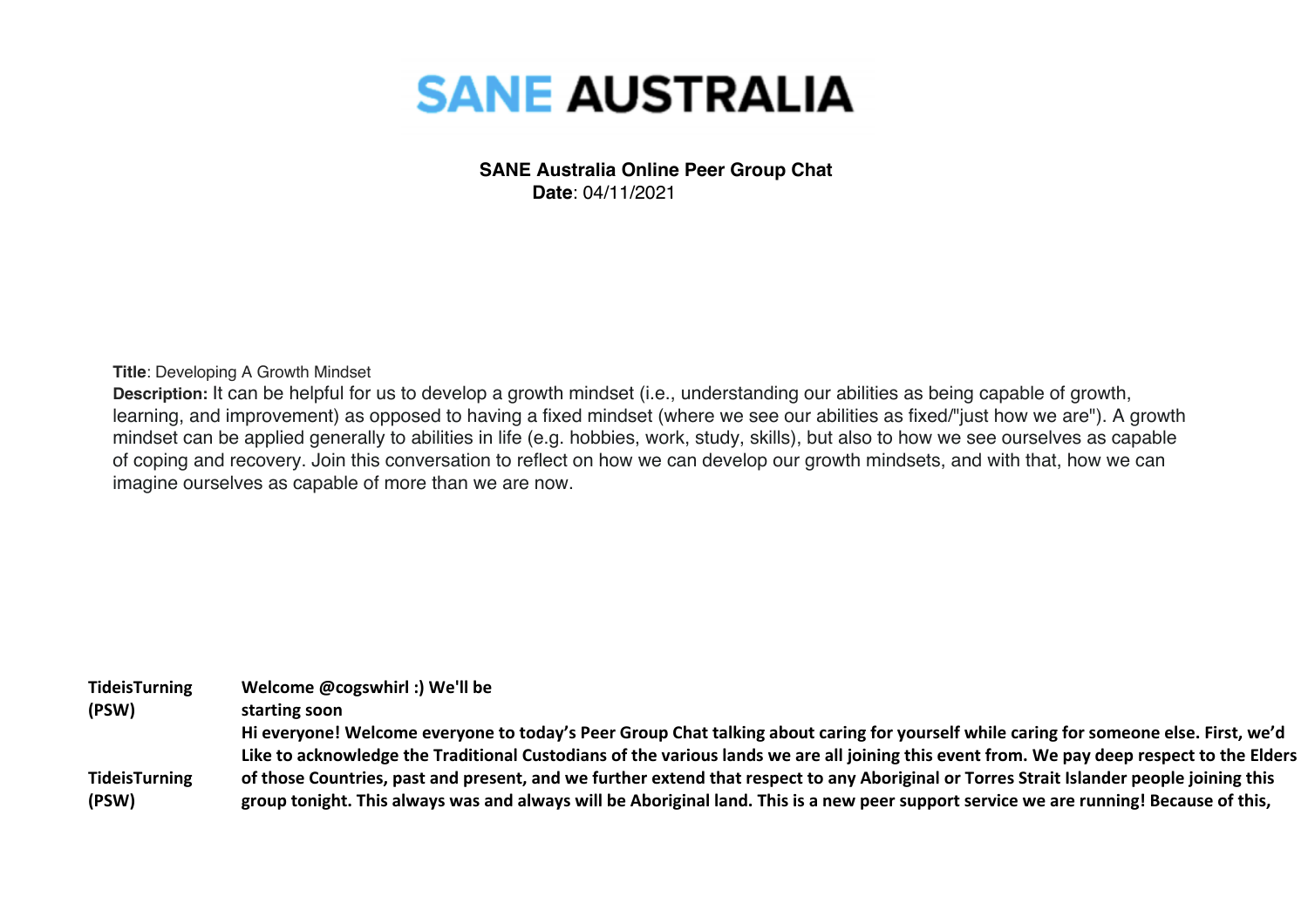|                                      | we really value your thoughts on how it goes, so we will send a link to a short survey at the end of this chat for you to complete.<br>While this survey is optional, it is a chance to provide feedback for us to improve our services. In case you might need to leave part way<br>through the event, you can access the survey here now: https://sane.au1.qualtrics.com/jfe/form/SV_5uUF0sHJRKQ6wyW.<br>Tonight, peer support workers @TideisTurning and @PeriwinklePixie will be facilitating a discussion around the topic of looking after<br>our mental health when caring for someone else. Whether you have lived experience of complex mental health issues, you care for<br>someone who does, or both- anyone can benefit from thinking about how we look after ourselves when we are also taking care of<br>others. We'll be |
|--------------------------------------|------------------------------------------------------------------------------------------------------------------------------------------------------------------------------------------------------------------------------------------------------------------------------------------------------------------------------------------------------------------------------------------------------------------------------------------------------------------------------------------------------------------------------------------------------------------------------------------------------------------------------------------------------------------------------------------------------------------------------------------------------------------------------------------------------------------------------------------|
|                                      | moving through a number of discussion questions tonight, and it's entirely up to you how much or how little you are comfortable with<br>sharing. Some of the conversation could be heavy in nature as we may talk about our mental health struggles. @Pisces_1, who<br>moderates on the SANE Forums, is working behind the scenes to ensure our safety. If you're having any technical difficulties, please see<br>our FAQ:                                                                                                                                                                                                                                                                                                                                                                                                              |
|                                      | (https://www.sane.org/peer-support/peer-group-chat/chat-faqs#what-if-i-am-having-a-tough-time-and-need-immediate-support).<br>If you can't find an answer to your question there, please message @Pisces 1 directly. We're looking forward to creating a space where<br>we can reflect and learn together and expand our ideas of how we can look after ourselves, managing the balance between caring for<br>ourselves and others! Lastly, just so you're aware, the transcript of this group will be made available for download afterwards on SANE's<br>Peer Support website.<br>Welcome everyone! We'll be starting the discussion shortly and will just allow a bit more time for                                                                                                                                                   |
| <b>TideisTurning</b><br>(PSW)        | people to log on and join $\bullet$ In the meantime, feel free to introduce yourselves! I'm<br>@TideisTurning                                                                                                                                                                                                                                                                                                                                                                                                                                                                                                                                                                                                                                                                                                                            |
| <b>TideisTurning</b><br>(PSW)        | Hi@Eth                                                                                                                                                                                                                                                                                                                                                                                                                                                                                                                                                                                                                                                                                                                                                                                                                                   |
| Eth                                  | Hi @TideisTurning (PSW) I haven't been around recently due to life<br>being hectic over mental health month but this looks like a great topic.                                                                                                                                                                                                                                                                                                                                                                                                                                                                                                                                                                                                                                                                                           |
| <b>TideisTurning</b><br>(PSW)<br>Eth | No worries @Eth Happy to have<br>you with us :)                                                                                                                                                                                                                                                                                                                                                                                                                                                                                                                                                                                                                                                                                                                                                                                          |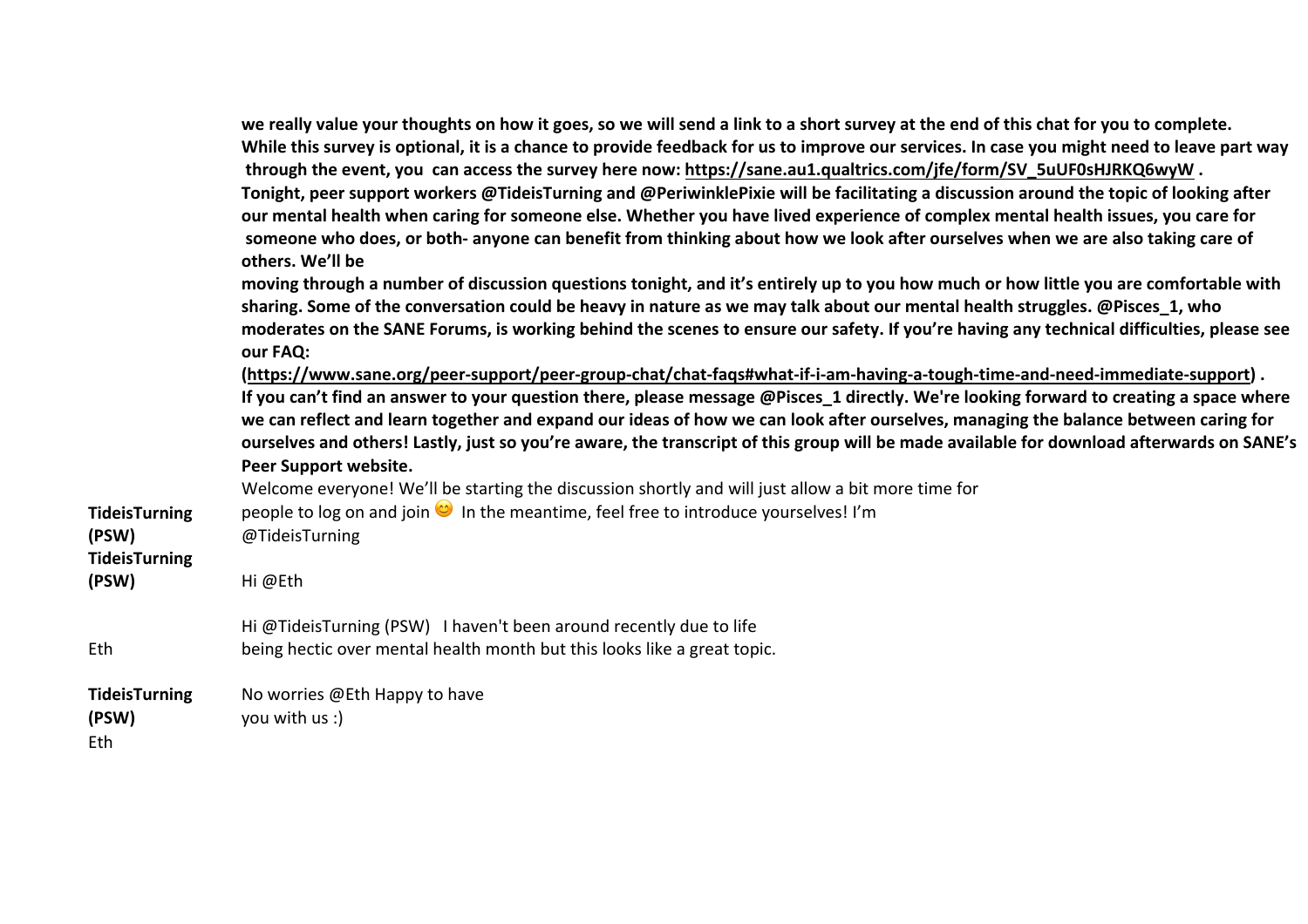| <b>TideisTurning</b><br>(PSW) | What are some challenges to fostering<br>a growth mindset?                                                                                                                                                                                                                  |
|-------------------------------|-----------------------------------------------------------------------------------------------------------------------------------------------------------------------------------------------------------------------------------------------------------------------------|
| <b>RiverSeal (PSW)</b>        | Would you say it's like a positive way of<br>thinking outside your box?                                                                                                                                                                                                     |
| mrnobody2021<br>(PSW)         | Its actually the first time I've heard of the term<br>before and I'm really interested to learn more :D                                                                                                                                                                     |
| periwinklepixie<br>(PSW)      | Love that @Eth!                                                                                                                                                                                                                                                             |
| Eth                           | Of actively working towards goals<br>and dreams                                                                                                                                                                                                                             |
| periwinklepixie<br>(PSW)      | I personally learned a bit about growth mindset at University but it was all about peak performance (I studied Sport<br>Psychology) and less about how it could help us in our daily lives. But I think there is a lot of potential there. Keen to hear<br>others thoughts! |
| Eth                           | I haven't heard this exact expression before but I like it. I'm guessing<br>it's a new catch phrase that's about being on a journey of recovery.                                                                                                                            |
| <b>TideisTurning</b><br>(PSW) | To start us off: Have you heard of the concept of a growth mindset<br>before? What is your idea of what a growth mindset might be?                                                                                                                                          |
| periwinklepixie<br>(PSW)      | Good pick up @Eth ! We must have made a teensy mistake when<br>copy and pasting. : P it s the growth mindset one. : )                                                                                                                                                       |
|                               | Just read the introduction - is this discussion for people who are caring for someone else or for anyone<br>with lived experience of mental illhealth to talk about developing a growth mindset? @TideisTurning<br>(PSW)                                                    |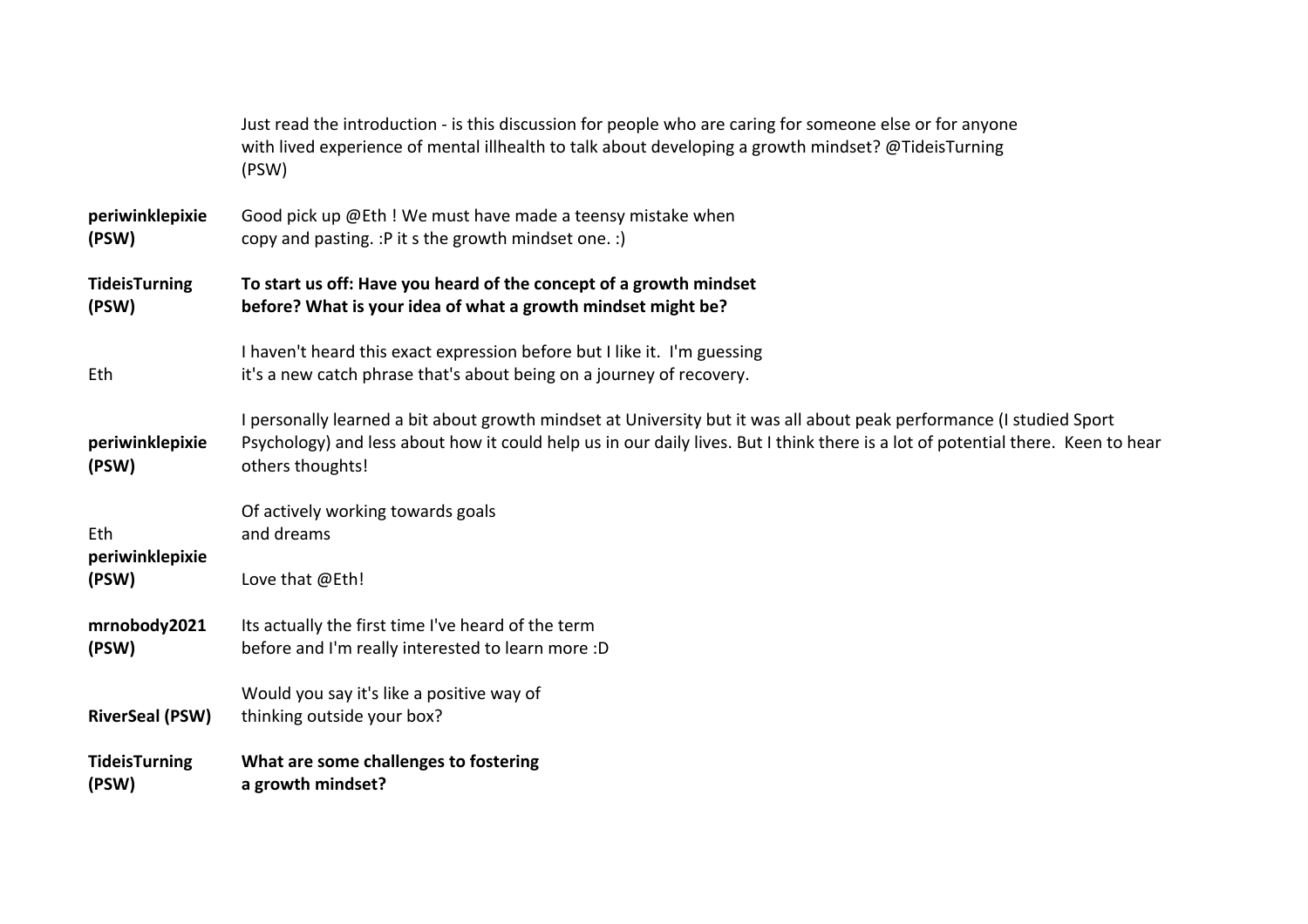| Eth                                                               | All the usual important things like being well enough physically (diet, sleep etc), mentally<br>and spiritually to have the capacity to focus on positive steps we can take towards goals.                                                                                                                                              |
|-------------------------------------------------------------------|-----------------------------------------------------------------------------------------------------------------------------------------------------------------------------------------------------------------------------------------------------------------------------------------------------------------------------------------|
| pisces_1<br>(Moderator)                                           | Hi @pinklollipop15                                                                                                                                                                                                                                                                                                                      |
| <b>RiverSeal (PSW)</b>                                            | For me I can sometimes find the thought of change a bit<br>challenging. But I guess that's the idea of fostering a growth<br>mindset!                                                                                                                                                                                                   |
| pinklollipop15                                                    | hi                                                                                                                                                                                                                                                                                                                                      |
| Eth                                                               | biological and social factors                                                                                                                                                                                                                                                                                                           |
| <b>BPDSurvivor</b><br>periwinklepixi<br>e (PSW)<br>pinklollipop15 | Hello everyone!<br>For me, a lot of my core beliefs come from a place of trauma. So unlearning those isn't super simple as just changing a few words<br>or flicking a switch, if that makes sense. Which can make it hard to develop a growth mindset as I often default to what comes<br>most natural.<br>feeling overwhelmed or stuck |
| <b>BPDSurvivor</b>                                                | Challenges to fostering a growth mindset is not understanding<br>the importance of it, and the brain changes it can facilitate                                                                                                                                                                                                          |
| periwinklepixie<br>(PSW)                                          | I am like loving all of these responses so hard<br>a react doesn't feel like enough!                                                                                                                                                                                                                                                    |
| Eth                                                               | I totally agree @periwinklepixie<br>(PSW) that's a challenge for me too.                                                                                                                                                                                                                                                                |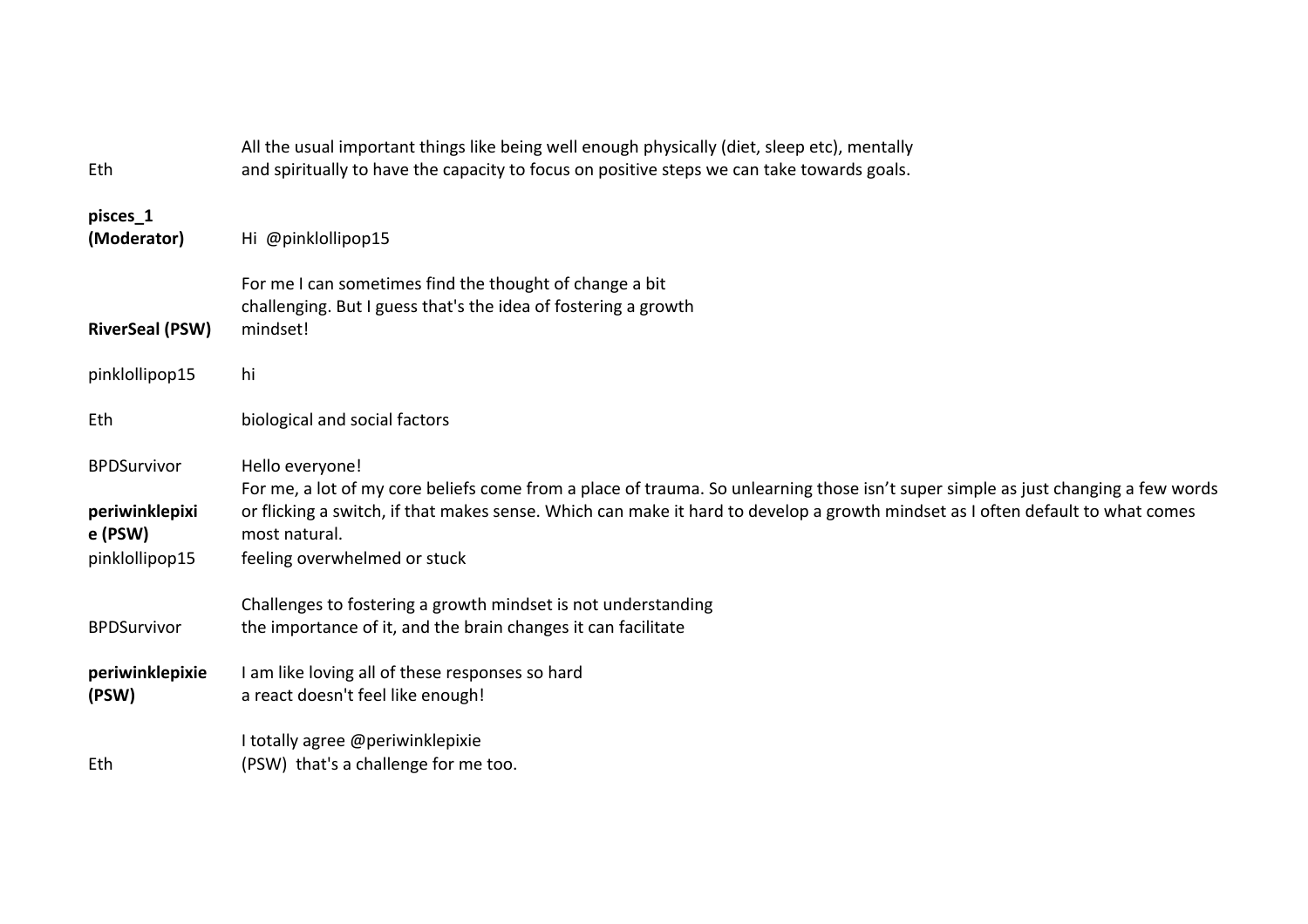| periwinklepixie<br>(PSW)                   | I feel like it can be so tricky sometimes knowing that something would<br>hellp us but taking the next step to put it into action, if that makes<br>sense                                                                                                                                                                                                                  |
|--------------------------------------------|----------------------------------------------------------------------------------------------------------------------------------------------------------------------------------------------------------------------------------------------------------------------------------------------------------------------------------------------------------------------------|
| Eth                                        | working out what the next<br>step even is!                                                                                                                                                                                                                                                                                                                                 |
| Dimity1                                    | It's like a failure of imagination when ur used to<br>being in the moment yet traumatised by the past.                                                                                                                                                                                                                                                                     |
| <b>RiverSeal (PSW)</b>                     | @Eth sometimes taking a step opens up your next<br>option to consider would you say?                                                                                                                                                                                                                                                                                       |
| <b>TideisTurning</b><br>(PSW)              | A fixed mindset is often thought of as the opposite of a growth<br>mindset. What might a fixed mindset look like for you?                                                                                                                                                                                                                                                  |
| Eth<br><b>BPDSurvivor</b>                  | I guess a growth mindset would include just having a commitment to even trying to work out steps to<br>take. I went many years swamped by mh and even developing goals was a major challenge, but it's<br>easier now<br>I'm just wondering how many people have even heard of Growth Mindset in<br>the first place. Can't use a growth mindset if we don't know what it is |
| periwinklepixie<br>(PSW)                   | I relate to this a lot<br>@Dimity1 !                                                                                                                                                                                                                                                                                                                                       |
| pinklollipop15<br>periwinklepixie<br>(PSW) | fixed mindset is where you believe things about you<br>cannot change ie your behaviours, attitudes or mindset                                                                                                                                                                                                                                                              |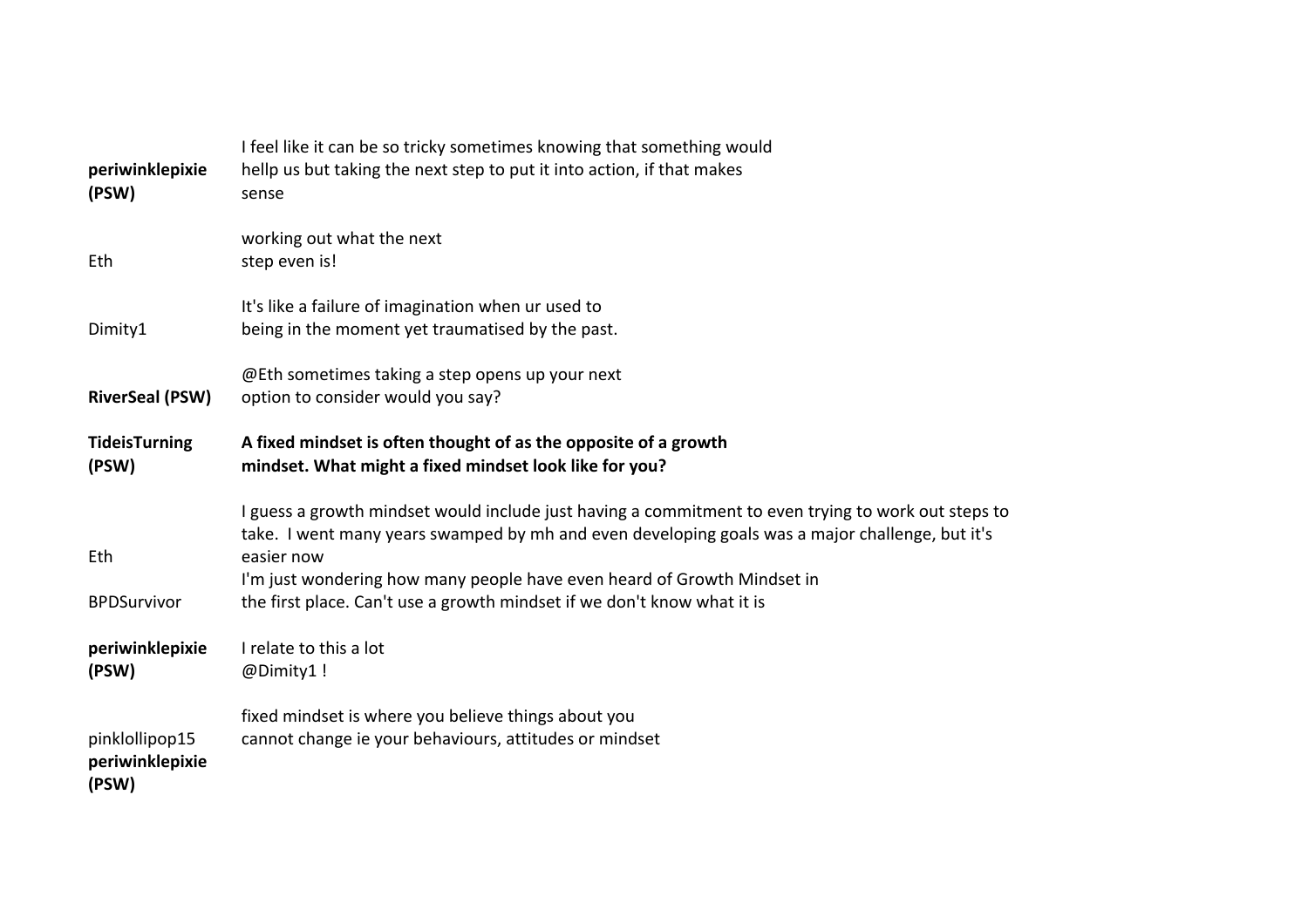|                                             | We have chatted a bit already @BPDSurvivor but will be exploring the differences between fixed<br>and growth mindset throughout the chat. You're so right though, knowledge is power as they<br>ay!                                                                                                                            |
|---------------------------------------------|--------------------------------------------------------------------------------------------------------------------------------------------------------------------------------------------------------------------------------------------------------------------------------------------------------------------------------|
| Eth                                         | I'm not sure I actually like the 'fixed mindset' terminology - it feels like that's a<br>matter of choice and for a lot of us it's not, esp with extensive trauma<br>histories.                                                                                                                                                |
| <b>BPDSurvivor</b>                          | I guess a fixed mindset looks at not needing to find ways to<br>improve. e.g. 'I'm never going to get better, I'm the best at this                                                                                                                                                                                             |
| periwinklepixie<br>(PSW)                    | Such great points.I struggle with the word 'fixed' too. Feels a bit like put down. Personally, I can get caught up in ideas about who I should<br>be or where I should be at life for someone my age. I also can sometimes think 'things will never get better' or 'I will always feel like this'<br>when I'm in a hard place. |
| <b>RiverSeal (PSW)</b>                      | @BPDSurvivor For me I realise I actually already use some MH recovery<br>techniques when I get introduced to them. Have you ever felt like that?                                                                                                                                                                               |
| Dimity1<br><b>BPDSurvivor</b>               | Maybe fixed isn't quite the right word it's the<br>opposite of openness and flexibility<br>Most definitely @RiverSeal. Yet having a name<br>makes it seem more evidence-based?                                                                                                                                                 |
| <b>RiverSeal (PSW)</b>                      | I know I had a fixed mindset when my MH<br>came to the forefront for me.                                                                                                                                                                                                                                                       |
| <b>BPDSurvivor</b><br>mrnobody2021<br>(PSW) | I felt I had to train myself to be able to move from<br>having a fixed mindset to a growth mindset.                                                                                                                                                                                                                            |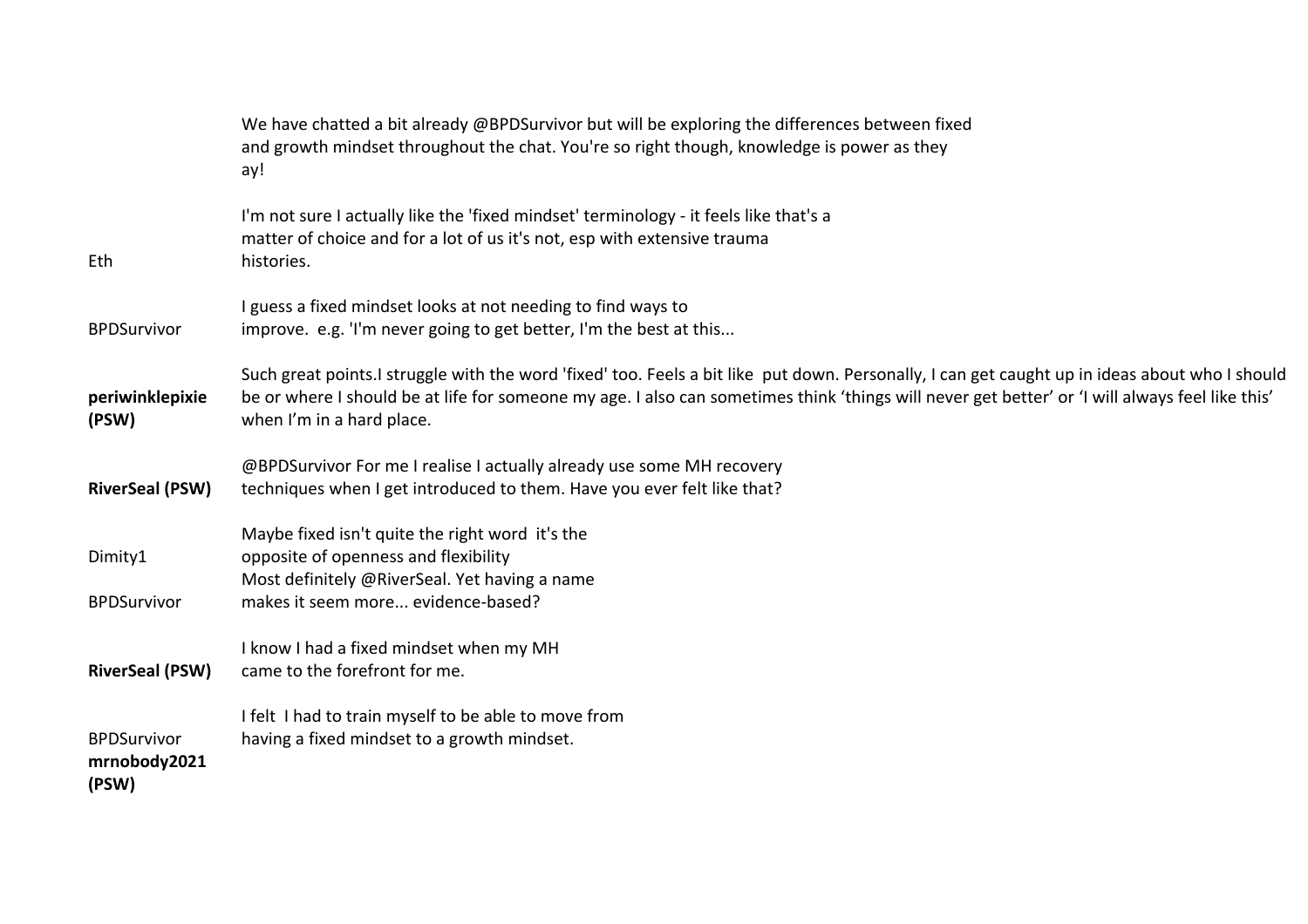|                                                | Absolutely, same here<br>@RiverSeal (PSW)                                                                                                                                                                                                                                                                                                                                                              |
|------------------------------------------------|--------------------------------------------------------------------------------------------------------------------------------------------------------------------------------------------------------------------------------------------------------------------------------------------------------------------------------------------------------------------------------------------------------|
| <b>BPDSurvivor</b>                             | But I could only do this once I<br>understood what it was                                                                                                                                                                                                                                                                                                                                              |
| <b>TideisTurning</b><br>(PSW)                  | There may be times when a fixed mindset might be more useful than<br>a growth mindset. What do you imagine such a situation might be?                                                                                                                                                                                                                                                                  |
| <b>BPDSurvivor</b>                             | So I actually had to do a lot of self study and<br>research into Carol Dweck work around Mindset                                                                                                                                                                                                                                                                                                       |
| <b>RiverSeal (PSW)</b>                         | @BPDSurvivor Yes! A name to something makes all the<br>difference I believe! Evidence based is a perfect example.                                                                                                                                                                                                                                                                                      |
| LittleSteps (PSW)                              | Sometimes having a fixed mindset can be a way to acknowledge that<br>what you're going through might be really hard - and that's okay                                                                                                                                                                                                                                                                  |
| <b>BPDSurvivor</b><br>periwinklepixie<br>(PSW) | That's a unique question @TideisTurning<br>i've never thought of it that way<br>I think sometimes recognising our limits can be really useful. For example, I live with disability due to my mental illness and<br>neurodivergence. So sometimes recognising that there are things about me I will likely always struggle with and I don't have to change<br>can be a relief and empowering, in a way. |
| Eth                                            | I guess to me having a fixed mindset might be useful with things like having a daily routine, getting exercise, eating healthily etc.But when<br>I think about it I think it's probably something more fluid than just either fixed or growth mindset - we might be fixed about some things<br>and more towards growth about others.                                                                   |
| mrnobody2021<br>(PSW)                          | Well said @Eth                                                                                                                                                                                                                                                                                                                                                                                         |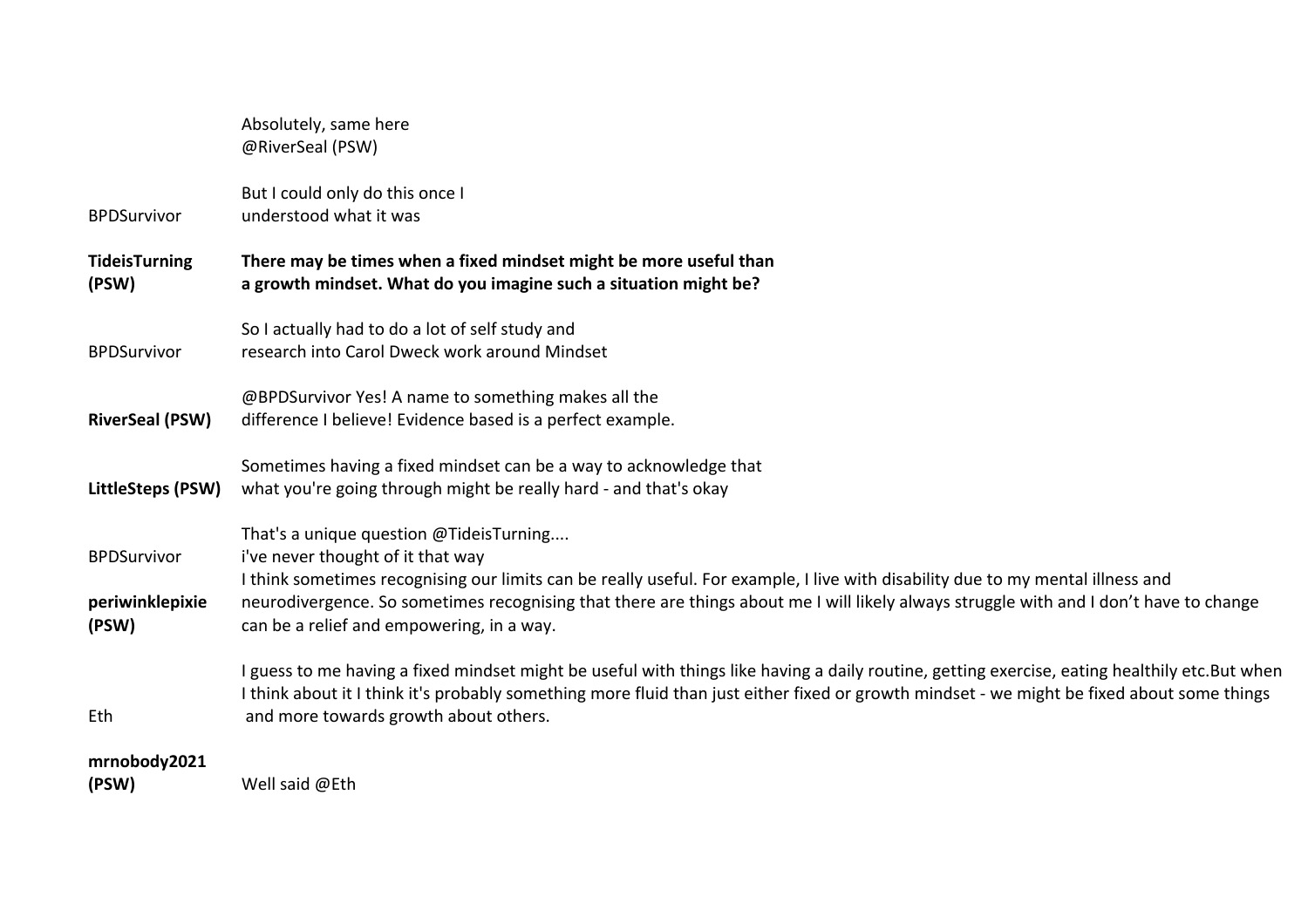| pinklollipop15                   | fixed mindset might be more useful than a growth mindset to get things done in have<br>stability in your life if you're always thinking to change things it could get tricky if you<br>moving fast |
|----------------------------------|----------------------------------------------------------------------------------------------------------------------------------------------------------------------------------------------------|
| <b>RiverSeal (PSW)</b>           | @Eth That's very true that a fix mindset has<br>it's place in life. Kinda Ying and Yang!                                                                                                           |
| periwinklepixie<br>(PSW)         | This is such an important discussion because I think sometimes we can think we<br>always have to be in a state of growth but sometimes being where we are is okay<br>too.                          |
|                                  | double thumbs up to that                                                                                                                                                                           |
| Eth<br><b>BPDSurvivor</b>        | @periwinklepixie (PSW)<br>Very interesting                                                                                                                                                         |
| mrnobody2021<br>(PSW)<br>Dimity1 | Welcome @frog: D<br>Renewing our intentions is<br>opening to the future too                                                                                                                        |
| <b>RiverSeal (PSW)</b>           | @Dimity1 It's like taking your vows in<br>life again whatever they might be!                                                                                                                       |
| <b>TideisTurning</b><br>(PSW)    | Was there a key (a-ha!) moment that inspired you<br>toward growth and a growth mindset?                                                                                                            |
| <b>BPDSurvivor</b>               | I had to teach it! Then I<br>understood it                                                                                                                                                         |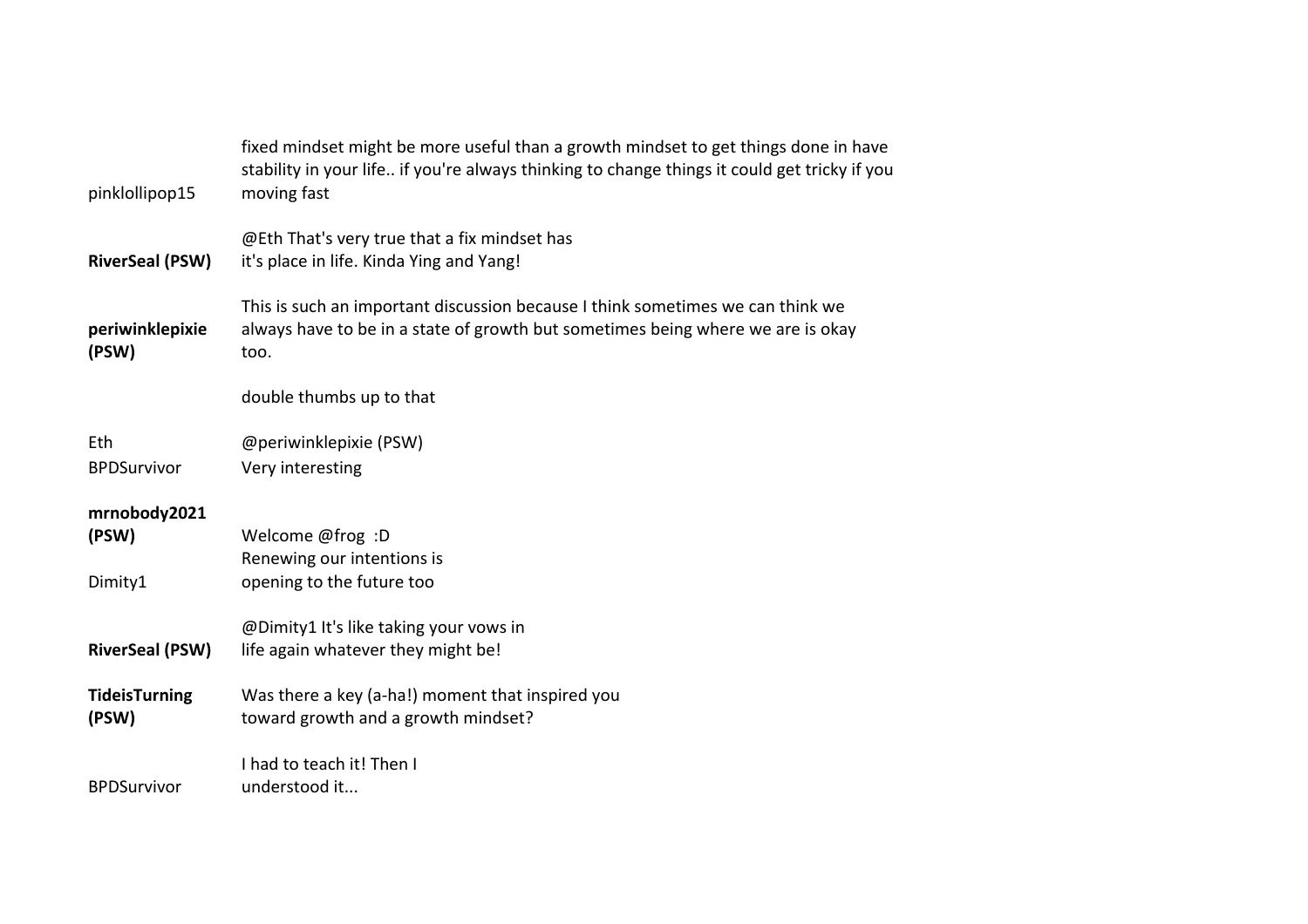| pinklollipop15                | I studied it and it made sense to me and started my own<br>business where you have to have a growth mindset                                                      |
|-------------------------------|------------------------------------------------------------------------------------------------------------------------------------------------------------------|
|                               | Yes @TideisTurning (PSW) I had a mentor from the local disability alliance and one day she asked me what my dreams are  I'd been                                 |
|                               | working hard to definite goals for NDIS and hadn't realised for years that it was still possible for me to actually dream - what life would be                   |
| Eth                           | like with no obstacles of any sort at all                                                                                                                        |
| periwinklepixie               | Wow! We have a lot of pros in                                                                                                                                    |
| (PSW)                         | the room. : P                                                                                                                                                    |
| periwinklepixie               | My journey with growth mindset                                                                                                                                   |
| (PSW)                         | is a bit different<br>I was a majorly self-destructive person for much of my life. I didn't care about myself enough to change. But I did love someone else very |
| periwinklepixie               | deeply. When that person gave me an ultimatum to either work on myself or they were leaving – well let's just say it was the push I                              |
| (PSW)                         | neededThat was about 6 years ago and we got married this year!                                                                                                   |
|                               | My mental health drove me to adopt a growth                                                                                                                      |
| <b>RiverSeal (PSW)</b>        | mindset in order to find a path to recovery.                                                                                                                     |
| <b>BPDSurvivor</b>            | Great to hear @Riverseal                                                                                                                                         |
| <b>RiverSeal (PSW)</b>        | Thanks @BPDSurvivor                                                                                                                                              |
|                               | I believe my psychologist did a lot of the work too. Without using the term 'growth mindset', he                                                                 |
| <b>BPDSurvivor</b>            | empowered and enabled me to grow as a person by making simple changes to my thinking                                                                             |
|                               | Sometimes the one thing that helps has many faces that you just                                                                                                  |
| <b>RiverSeal (PSW)</b>        | don't see until you really open yourself up to change.                                                                                                           |
| <b>TideisTurning</b><br>(PSW) |                                                                                                                                                                  |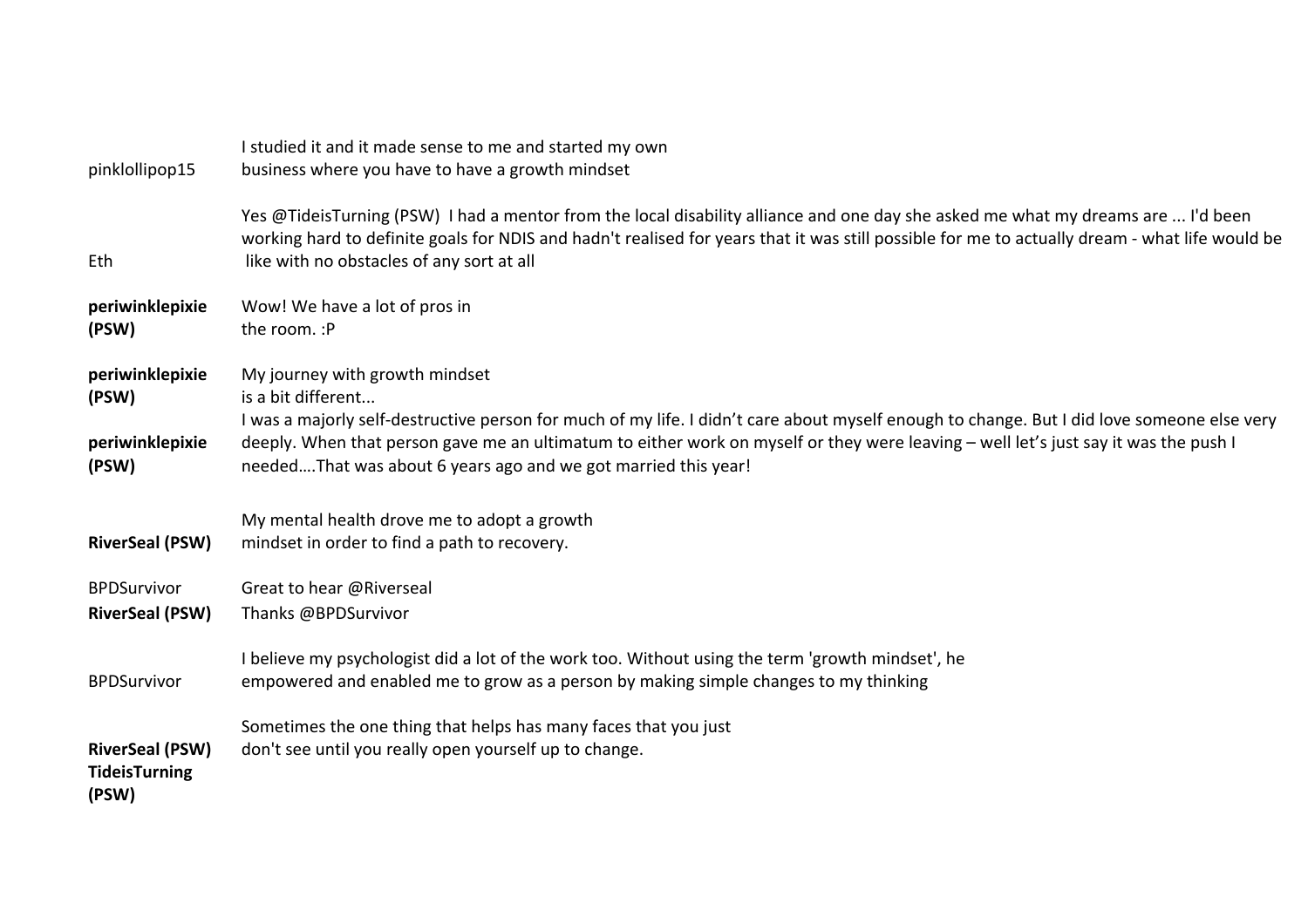|                                                                                    | What might support the development of a growth mindset?<br>Something like being kind or compassionate toward yourself for<br>example.                                                                                                                                                                                                                                      |
|------------------------------------------------------------------------------------|----------------------------------------------------------------------------------------------------------------------------------------------------------------------------------------------------------------------------------------------------------------------------------------------------------------------------------------------------------------------------|
| pinklollipop15                                                                     | development of a growth mindset when there's setbacks realising that its a part of the journey and going easy on<br>yourself and others. Allowing yourself to realise its ok to try again tomorrow. Being reflective on your self in a<br>loving way.                                                                                                                      |
| <b>RiverSeal (PSW)</b>                                                             | @TideisTurning (PSW) Like combining a growth<br>mindset with self-care would be really powerful!                                                                                                                                                                                                                                                                           |
| Eth                                                                                | learning to have boundaries in some relationships has helped - and doing a DBT course for the last 4 months has given me a lot<br>more skills in distress tolerance, emotional regulation and interpersonal relationships - but overall I'd say kindness - to ourselves<br>and from others                                                                                 |
| periwinklepixie<br>(PSW)<br><b>TideisTurning</b><br>(PSW)<br>mrnobody2021<br>(PSW) | DBT is a real game changer<br>@Eth!<br>That would be amazing<br>@RiverSeal (PSW)!<br>Great points @Eth boundaries<br>are so important                                                                                                                                                                                                                                      |
| periwinklepixie<br>(PSW)                                                           | I also think self-compassion is super important. My Psychologist often calls me out on 'trying to be perfect at recovery' haha! So I think it's<br>important to remember when we come across a new approach or something that we love that it takes time to build up a skill and<br>sometimes the 'missteps' we make along the way are just as important as the successes. |
| <b>RiverSeal (PSW)</b><br><b>BPDSurvivor</b>                                       | @pinklollipop15 So true! You don't have to<br>achieve everything the first time around.                                                                                                                                                                                                                                                                                    |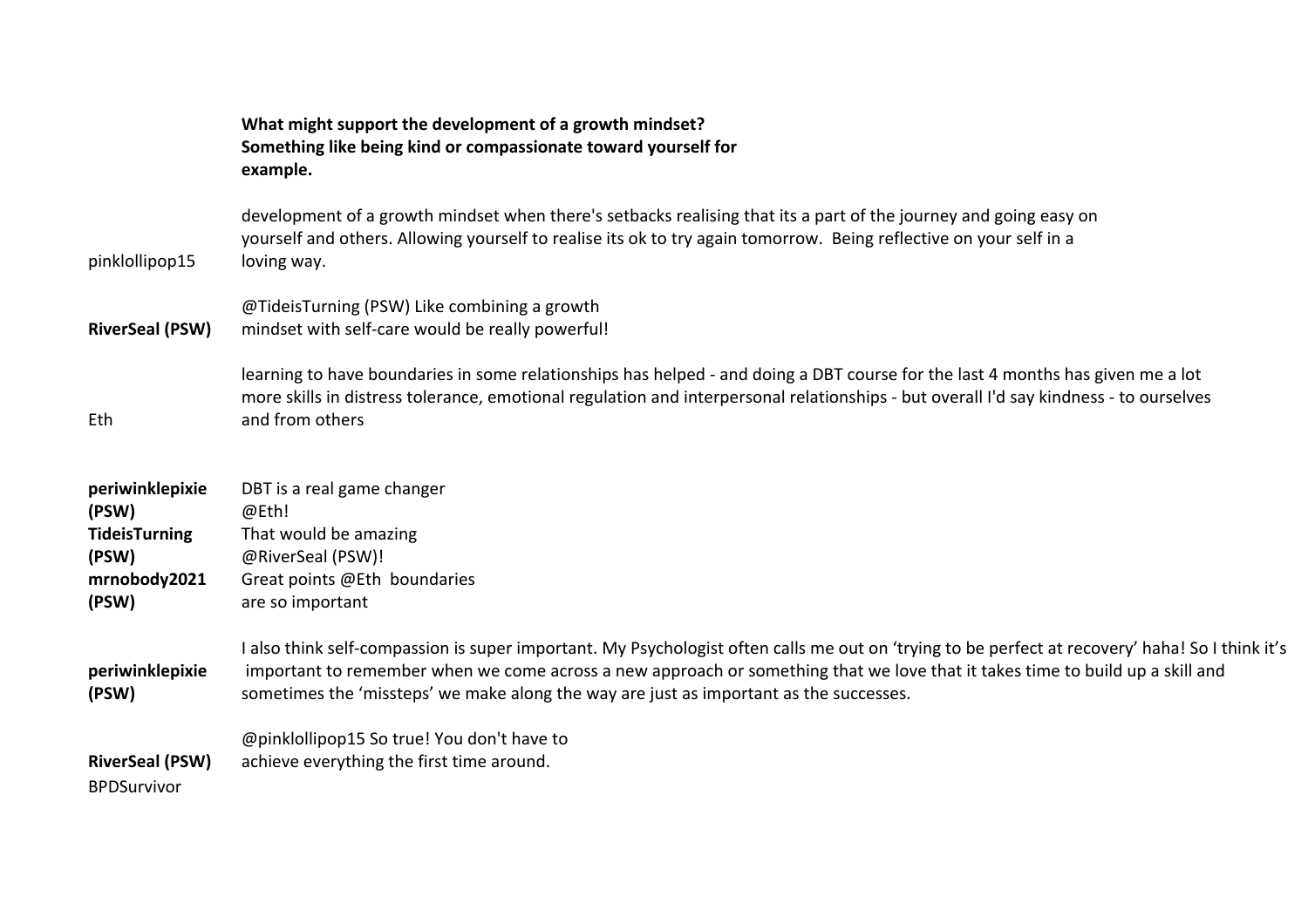|                                                  | Having people around you who have a<br>growth mindset also helps                                                                                                          |
|--------------------------------------------------|---------------------------------------------------------------------------------------------------------------------------------------------------------------------------|
| Eth<br><b>TideisTurning</b>                      | I definitely find encouragement much more likely to work<br>for me than being judged and told what I "Should" do                                                          |
| (PSW)                                            | Yes @Eth!                                                                                                                                                                 |
| periwinklepixie<br>(PSW)                         | So true! Having supportive people around us is so<br>important. I also can't stand being 'shoulded' hhaa                                                                  |
| <b>TideisTurning</b><br>(PSW)<br>periwinklepixie | Imagine a friend has come to you with negative feedback about not feeling heard<br>or understood. How could you approach this kind of situation with a growth<br>mindset? |
| (PSW)                                            | oooh a scenario! : P                                                                                                                                                      |
| Eth                                              | reflective listening<br>I think sometimes people don't know how to react so they don't                                                                                    |
| <b>RiverSeal (PSW)</b>                           | say or do anything which can make you feel unheard.                                                                                                                       |
| periwinklepixie<br>(PSW)                         | I think a fixed mindset in this situation would look<br>like jumping to thinking that I'm a bad friend.<br>i would listen to their concerns and                           |
| pinklollipop15                                   | allow them to feel heard                                                                                                                                                  |
| periwinklepixie<br>(PSW)<br><b>BPDSurvivor</b>   | I think being curious and asking my friend how I can be more<br>supportive next time. So it's like a learning opportunity.                                                |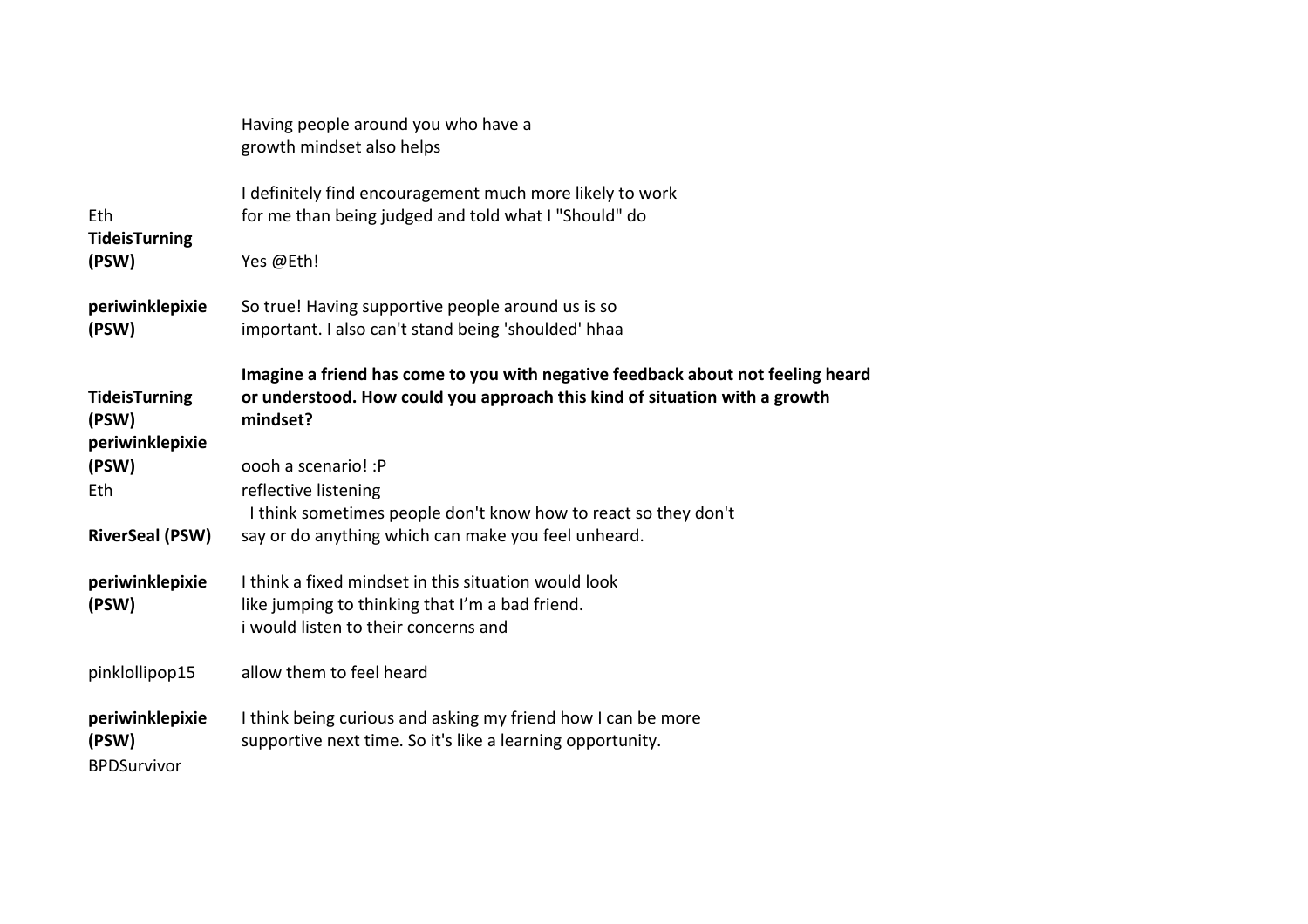|                               | Could you perhaps share experiences when you thought you<br>weren't being heard, but in reality, it was quite the opposite?                                                                                         |
|-------------------------------|---------------------------------------------------------------------------------------------------------------------------------------------------------------------------------------------------------------------|
| pinklollipop15                | and if it was about me I would apologise and<br>say i didn't realise and reflect on it later                                                                                                                        |
| periwinklepixie<br>(PSW)      | I think friendships are such an important place we<br>can practice our skills in a safe way.                                                                                                                        |
| <b>RiverSeal (PSW)</b>        | @pinklollipop15 Reflection in itself is a way of fostering a growth<br>mindset. Something that I do a lot of in my recovery.                                                                                        |
| <b>TideisTurning</b><br>(PSW) | How do you imagine adding the word 'yet' to a negative sounding statement could<br>change your view of it? So for example, instead of 'I can't play guitar', saying 'I can't play<br>guitar yet'                    |
| Eth<br>mrnobody2021<br>(PSW)  | I do this often @TideisTurning<br>$(PSW)$ .<br>I think that could be a game<br>changer: O                                                                                                                           |
| Eth                           | I'm heading off now. Thanks for the<br>discussion everyone. Food for thought.                                                                                                                                       |
| periwinklepixie<br>(PSW)      | I use 'yet' all the time! When I catch myself saying 'I'm not good at ukulele (which I'm trying to<br>learn)' adding on a 'yet' so it becomes 'I'm not good at ukulele yet' makes me feel a lot better<br>about it. |
| periwinklepixie<br>(PSW)      | So long @Eth! Thanks for a<br>great chat! :)                                                                                                                                                                        |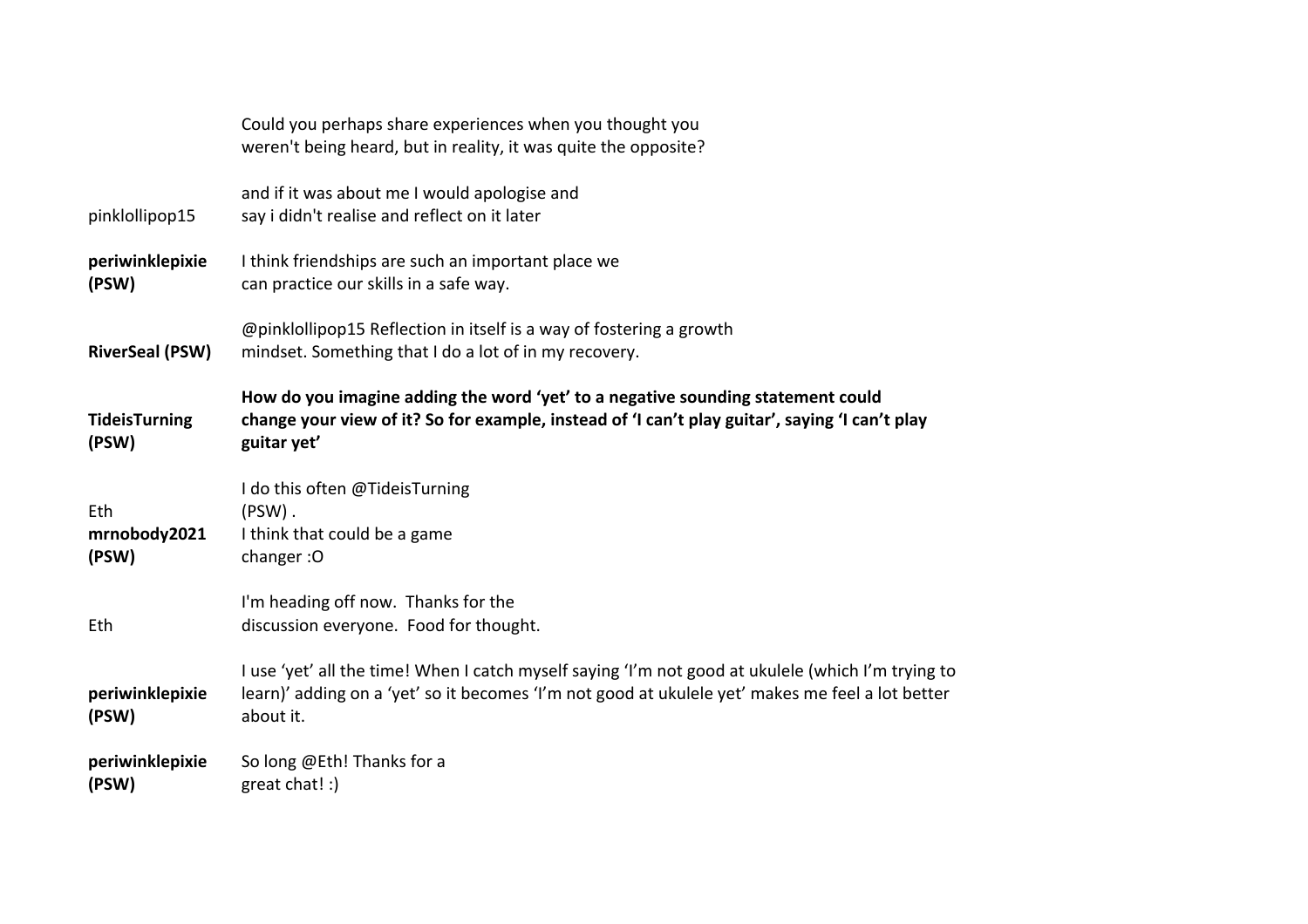| mrnobody2021<br>(PSW)                               | Have a great night $@Eth$ :)                                                                                                                                                                                                        |
|-----------------------------------------------------|-------------------------------------------------------------------------------------------------------------------------------------------------------------------------------------------------------------------------------------|
| <b>TideisTurning</b><br>(PSW)                       | Great to have you with us @Eth!<br>Thanks for being here. Take care:)                                                                                                                                                               |
| Eth<br><b>RiverSeal (PSW)</b>                       | If the discussion is continued in a thread on<br>the forums please tag me. Nite nite all.<br>@Eth Nite                                                                                                                              |
| pinklollipop15                                      | goodnight                                                                                                                                                                                                                           |
| pinklollipop15                                      | saying yet gives you a sense of hope and<br>encouragement to develop the skill in the future                                                                                                                                        |
| <b>BPDSurvivor</b><br><b>TideisTurning</b><br>(PSW) | I think adding the word 'yet' is so<br>powerful.<br>Have you learned anything helpful from others' experiences here tonight that you<br>might be able to apply in your own life? If yes, what was it that you took<br>away? $\circ$ |
| <b>RiverSeal (PSW)</b>                              | Adding yet is not going to be possible all the time and that's ok<br>too. Some things can be worked towards in your own time.                                                                                                       |
| mrnobody2021<br>(PSW)                               | I think the power of yet is something I'll<br>be using going forward                                                                                                                                                                |
| <b>BPDSurvivor</b>                                  | I found it very interesting that sometimes it is not so good to have a<br>growth mindset. That it is ok to have a fixed mindset sometimes                                                                                           |
| mrnobody202                                         | Absolutely @BPDSurvivor                                                                                                                                                                                                             |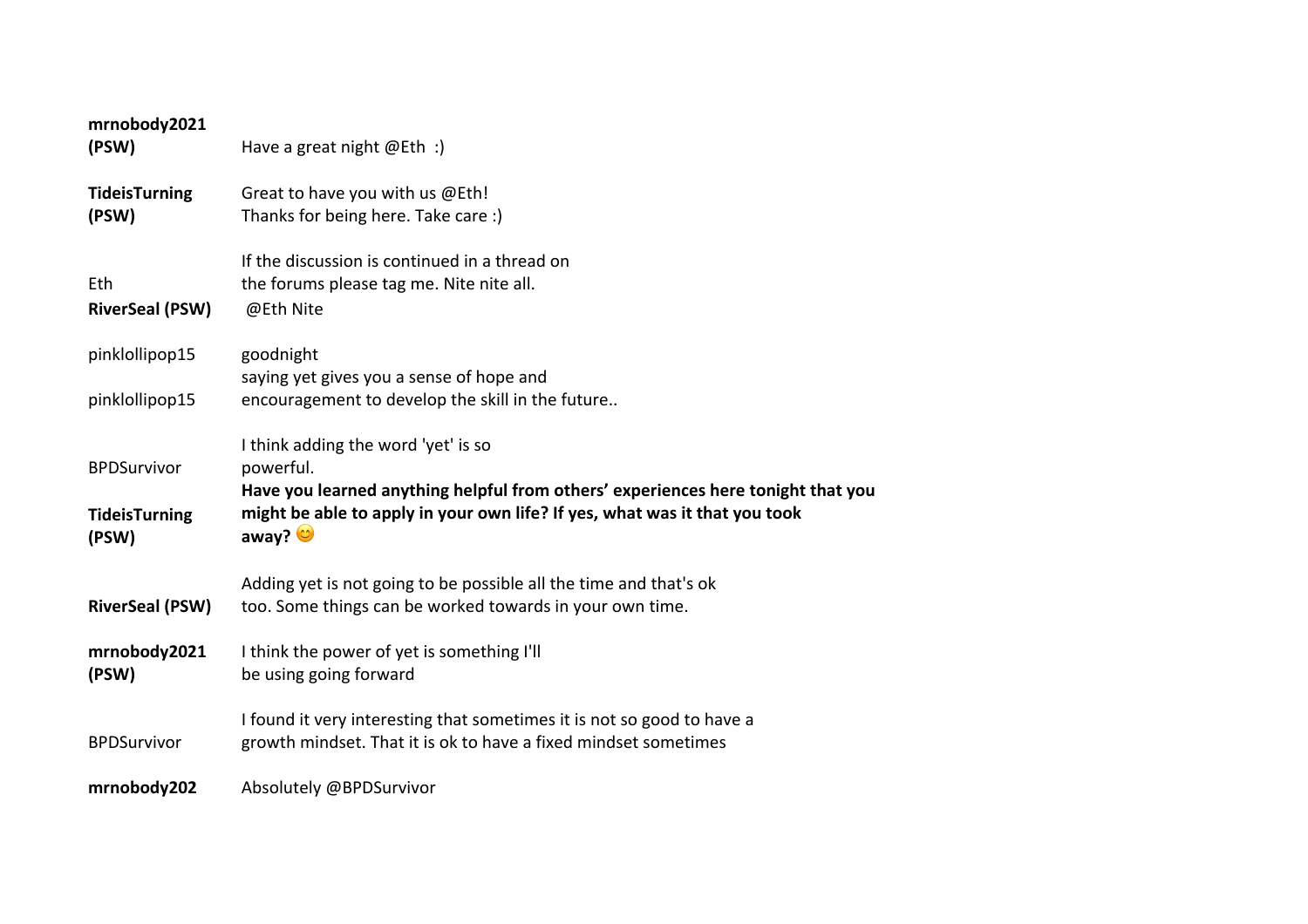## **1 (PSW)**

| <b>BPDSurvivor</b>                          | I will definitely look into that                                                                                                                                                                                                                            |  |
|---------------------------------------------|-------------------------------------------------------------------------------------------------------------------------------------------------------------------------------------------------------------------------------------------------------------|--|
| <b>RiverSeal (PSW)</b>                      | @BPDSurvivor Using it to your advantage<br>when it suits you or the situation!                                                                                                                                                                              |  |
| periwinklepixie<br>(PSW)                    | I have learned a lot about different ways to approach being patient and kind to self when<br>working towards a growth mindset. it's tough sometimes but I am inspired to work on it!<br>:)                                                                  |  |
| LittleSteps (PSW)                           | I learnt more what a growth mindset is - but also the validity of a fixed mindset at times. This experience of acknowledging<br>the positives of both mindsets has opened my eyes to not thinking in polarities in regard to what's going on in my mind. :) |  |
| <b>TideisTurning</b><br>(PSW)               | Tonight's topic could have brought up some uncomfortable feelings as we talked about struggles with<br>fostering a growth mindset. Would some self-care be helpful for you after we finish? If so, what might you<br>$\overline{\text{do?}}$                |  |
| <b>BPDSurvivor</b>                          | I'm thinking of reading and<br>chilling out                                                                                                                                                                                                                 |  |
| pinklollipop15                              | ill be doing a meditation before I sleep tonight as usual but after home<br>and away. I do not feel triggered and have enjoyed the chat!                                                                                                                    |  |
| <b>BPDSurvivor</b>                          | Thank you for tonight<br>everyone :)                                                                                                                                                                                                                        |  |
| <b>RiverSeal (PSW)</b><br>LittleSteps (PSW) | I learned that together we can come up with great thoughts and help each other by sharing ideas<br>and experiences. I think for self care I'll do some meditation to wind down from a busy day.                                                             |  |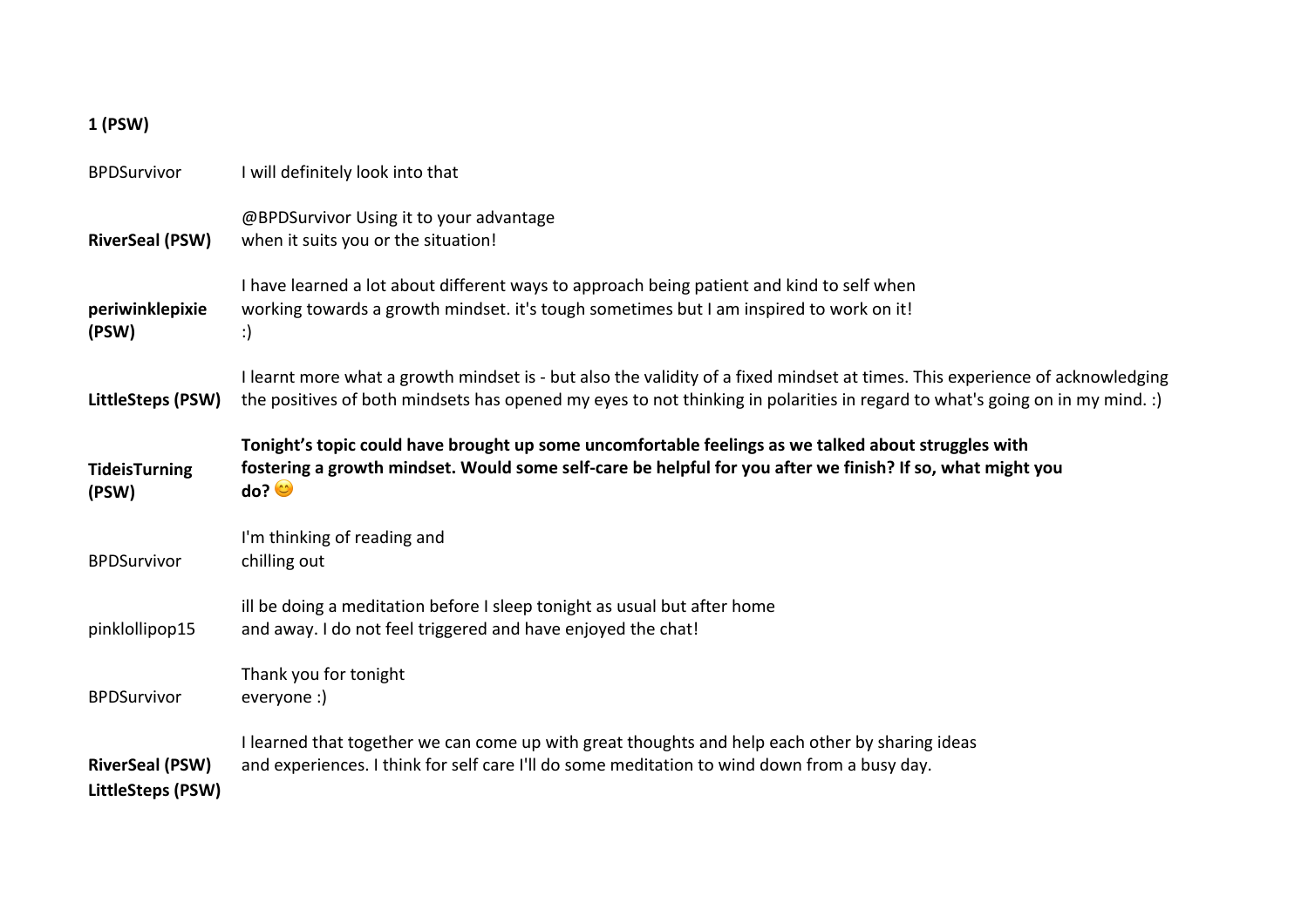|                                                   | I think I'm going to have an early night for<br>tonight as a form of self care!                                                                                                                                                                                                                                                                                                                     |
|---------------------------------------------------|-----------------------------------------------------------------------------------------------------------------------------------------------------------------------------------------------------------------------------------------------------------------------------------------------------------------------------------------------------------------------------------------------------|
| mrnobody2021<br>(PSW)<br>periwinklepixie<br>(PSW) | Its tea and a good book for<br>me:<br>I'm thinking some netflix with my cat<br>then an early night! :)                                                                                                                                                                                                                                                                                              |
| <b>TideisTurning</b><br>(PSW)                     | We'd like to invite you to complete a survey reflecting on your experience in this Peer Group Chat- we'd love to hear any feedback you may h<br>will only take a few minutes to complete. Please click this link: https://sane.au1.qualtrics.com/jfe/form/SV 5uUF0sHJRKQ6wyW<br>Here are some resources on developing a growth mindset you might like to have a look at: On Growth mindset &        |
| <b>TideisTurning</b><br>(PSW)                     | neuroplasticity https://www.youtube.com/watch?v=MzoCO20rqZg&list=PL9vWizfc YIMweNVwv52IlvpLsSZHv S2&index=7 https://matterar<br>how-to-develop-a-growth-mindset-10-strategies-to-success                                                                                                                                                                                                            |
| pinklollipop15                                    | thankyou                                                                                                                                                                                                                                                                                                                                                                                            |
| <b>TideisTurning</b><br>(PSW)                     | Thank you for joining, and we hope you enjoyed the discussion. If you'd like to be informed when our next Peer Group Chat will be taking place, you can sign up to our r<br>support/peer-group-chat. You can also ask a question for our next topic, which will be talking about Negativity Bias and you can read the transcripts of all our previous to<br>https://www.sane.org/peer-support/peer- |
| pinklollipop15<br><b>TideisTurning</b><br>(PSW)   | group-chat<br>We're going to close the room shortly. Thanks everyone<br>for coming & being part of the discussion :)                                                                                                                                                                                                                                                                                |
|                                                   |                                                                                                                                                                                                                                                                                                                                                                                                     |